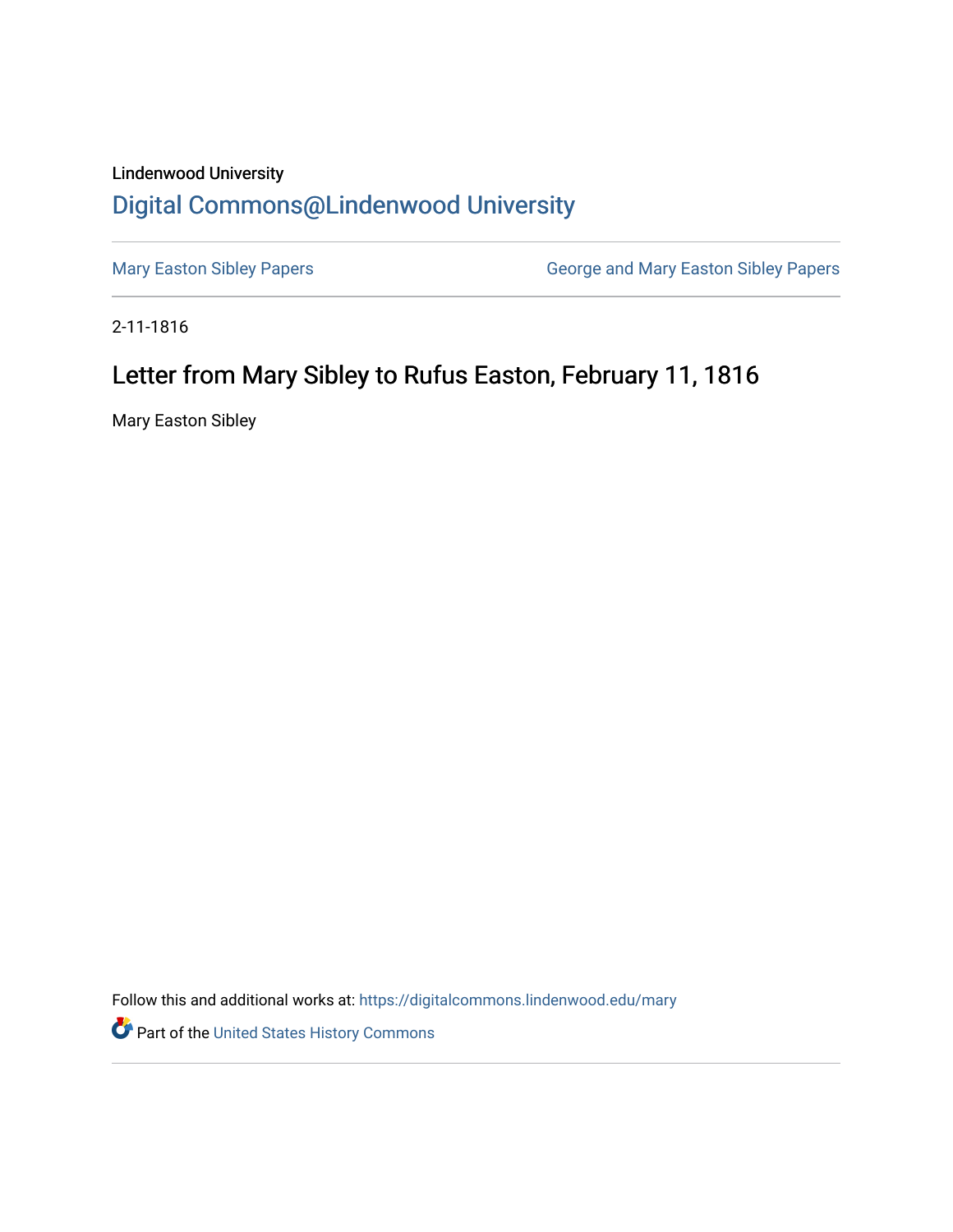Hon. Rufus Easton Delegate in Congress Washington City

Marys. Easton Sibley 11 **Peb.** '16 **at ..** Louis

S<sup>t</sup>. Louis Missouri T.- February 11<sup>th</sup>, 1816.

## Dear Pather

*r* 

I will write to you, (however great my aversion to letter writing) for I see plainly you have determined to try me, or else you would surely have given me some kind advice, as you were used to do when absent, & also would have desired me ere you departed, *("not* to forget to write you often," but I suppose zou think, it is as much as I can do to attend to the wise lessons of a husband, if you do, I assure you; you are mistaken, but even supposing it were so, my dear Father might at least have sent me a line, to say he did not forget I was still in existence.

Our great Town has been lively enough this winter, if Balla would make it so; In the first place, three at Mr. Garnier's Mr. Carr gave a very splendid Party; it is a wonder he did not wait till the Legislature **were** convened, that he might have the honor of that great body being present, for it was only a week before,- next five assembly Balls at Mr. Peebles, who keeps tavern where Mr. Austin formerly did; besides which the balls of the second class are highly celebrated. Mr. Sollomon has opened his Drawing Room, where every one who pays a Dollar & a half is admitted to eat tough Pancakes & dances as long as they please, he will get rich by it no doubt as they have them regularly onoe a week, the young Gentlemen who **went**  there, were finely fixed, they **were** made Kings & obliged to give those People a Ball & very great presents to their Queens, I suppose it cost each of them forty or fifty Dollars.